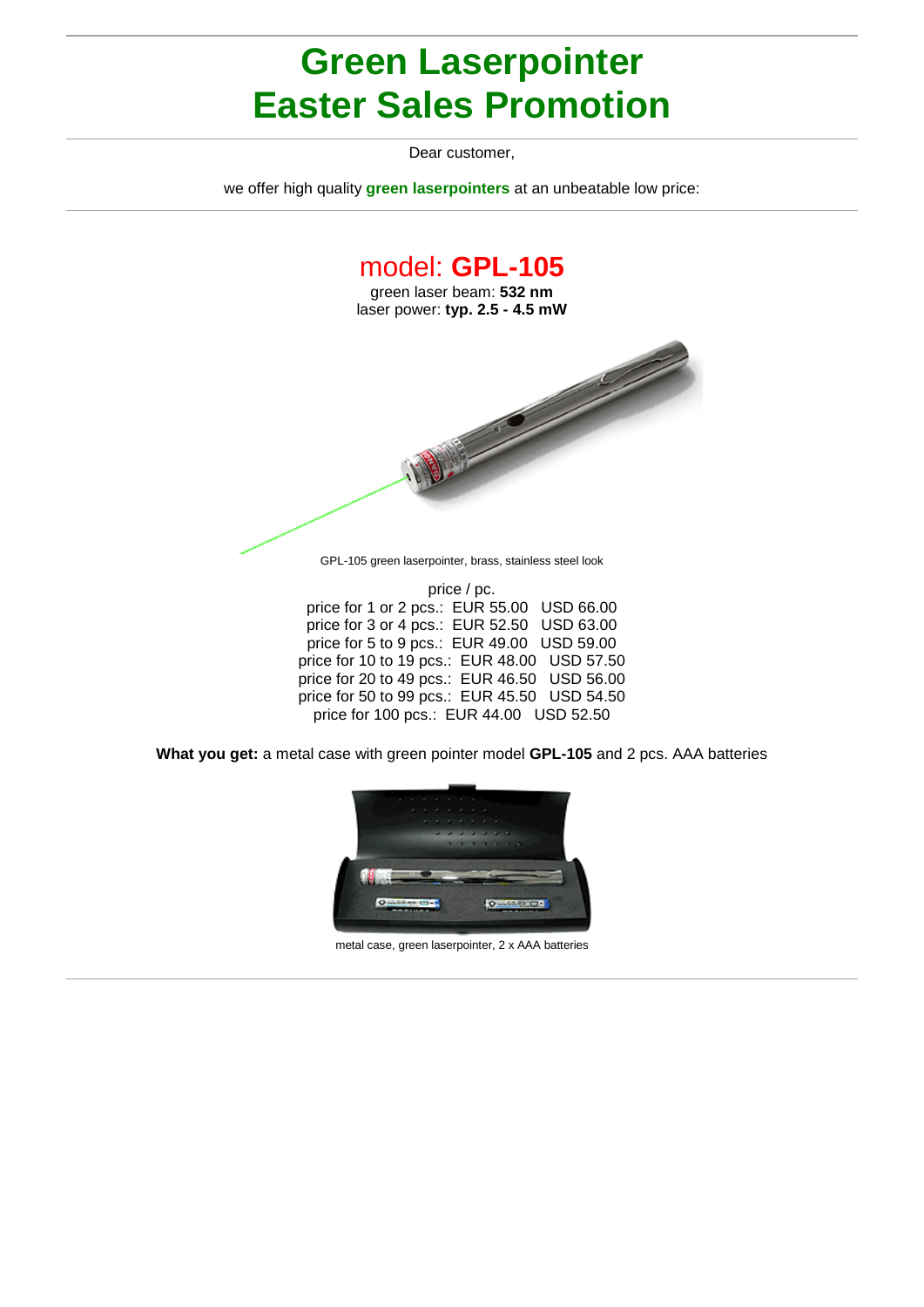

price for 10 to 19 pcs.: EUR 36.00 USD 43.00 price for 20 to 49 pcs.: EUR 35.00 USD 42.00 price for 50 to 99 pcs.: EUR 34.00 USD 41.00 price for 100 pcs.: EUR 33.30 USD 40.00

**What you get:** a metal case with green pointer model **PGP-5** and 2 pcs. AAA batteries



metal case, green laserpointer, 2 x AAA batteries

Add to the price of the pointer(s) the cost(s) for **shipping and handling** depending on the shipping destination and order quantity:

| Destination                         |           |                  | 1-2 pointers 3-4 pointers 5-9 pointers                           | $10 - 19$<br>pointers | $20 - 49$<br>pointers | 50-99<br>pointers                                     | 100<br>pointers |
|-------------------------------------|-----------|------------------|------------------------------------------------------------------|-----------------------|-----------------------|-------------------------------------------------------|-----------------|
| Austria Post<br>Nachnahme           | EUR 8.00  | EUR 8.00         | EUR 8.00                                                         | EUR 12.00             | EUR 14.00             | EUR 18.00                                             | EUR 20.00       |
| Germany Banktransfer<br><b>IBAN</b> | EUR 15.00 | EUR 15.00        | EUR 15.00                                                        | EUR 18.00             | EUR 20.00             | EUR 24.00                                             | EUR 28.00       |
| Europe EU                           | EUR 28.00 | EUR 35.00        | EUR 43.00                                                        |                       |                       | EUR 56.00 EUR 86.00 EUR 115.00 EUR 115.00             |                 |
| Europe non EU                       | EUR 35.00 | EUR 56.00        | EUR 64.00                                                        |                       |                       | EUR 79.00 EUR 116.00 EUR 146.00 EUR 146.00            |                 |
| Eastern Europe, HU,<br>PL, CZ,      | EUR 24.00 | EUR 28.00        | EUR 38.00                                                        |                       |                       | EUR 60.00 EUR 123.00 EUR 200.00 EUR 210.00            |                 |
| USA, Canada, Mexico                 | USD 55.00 | <b>USD 64.00</b> |                                                                  |                       |                       | USD 74.00 USD 114.00 USD 190.00 USD 259.00 USD 262.00 |                 |
| Russia                              | EUR 55.00 | EUR 63.00        |                                                                  |                       |                       | EUR 80.00 EUR 120.00 EUR 220.00 EUR 350.00 EUR 380.00 |                 |
| Australia                           | USD 60.00 |                  | USD 90.00 USD 121.00 USD 178.00 USD 288.00 USD 362.00 USD 365.00 |                       |                       |                                                       |                 |
| Asia, Japan                         | USD 60.00 |                  | USD 90.00 USD 121.00 USD 178.00 USD 288.00 USD 362.00 USD 365.00 |                       |                       |                                                       |                 |

**This sales promotion starts with receipt of this e-mail and is time limited! Last accepted date of promotional order is April 28, 2006**